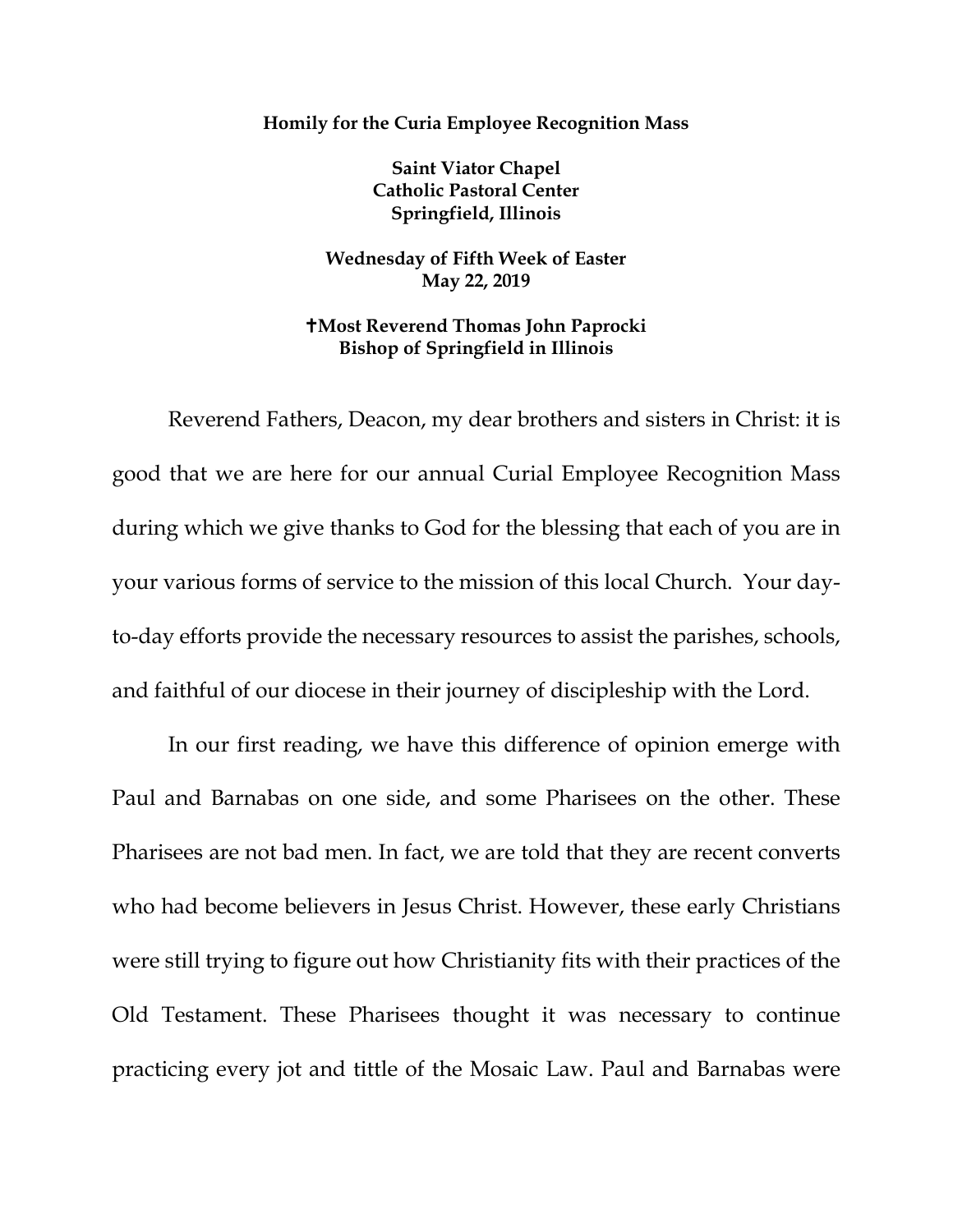insisting that it was not the observance of the Law of Moses that brought salvation, but a living relationship with Jesus Christ as Lord and Savior. Of course, this question was resolved in adopting the position of Paul and Barnabas at the Council of Jerusalem.

In the Gospel for today's Mass, Jesus uses the image of the vine and the branches to explain the relationship that we have with Him. He explains that our being able to bear good fruit is dependent on our being united with Him as He reminds us: *without me you can do nothing[.1](#page-2-0)* We have been experiencing many good fruits in our diocese and here at our pastoral center, none of which would be possible if our efforts, both large and small, were not rooted in holiness, so I am confident that we are indeed moving in the right direction.

As our diocese continues to move forward with implementing the goals of our Fourth Diocesan Synod through developing a way of life focused on stewardship and discipleship, we do so knowing that we already have a firm foundation upon which to build. I am convinced that your efforts to root your lives in holiness personally and in your work here has contributed significantly to the positive growth throughout our diocese. I would just like to reiterate the importance of keeping our attention fixed on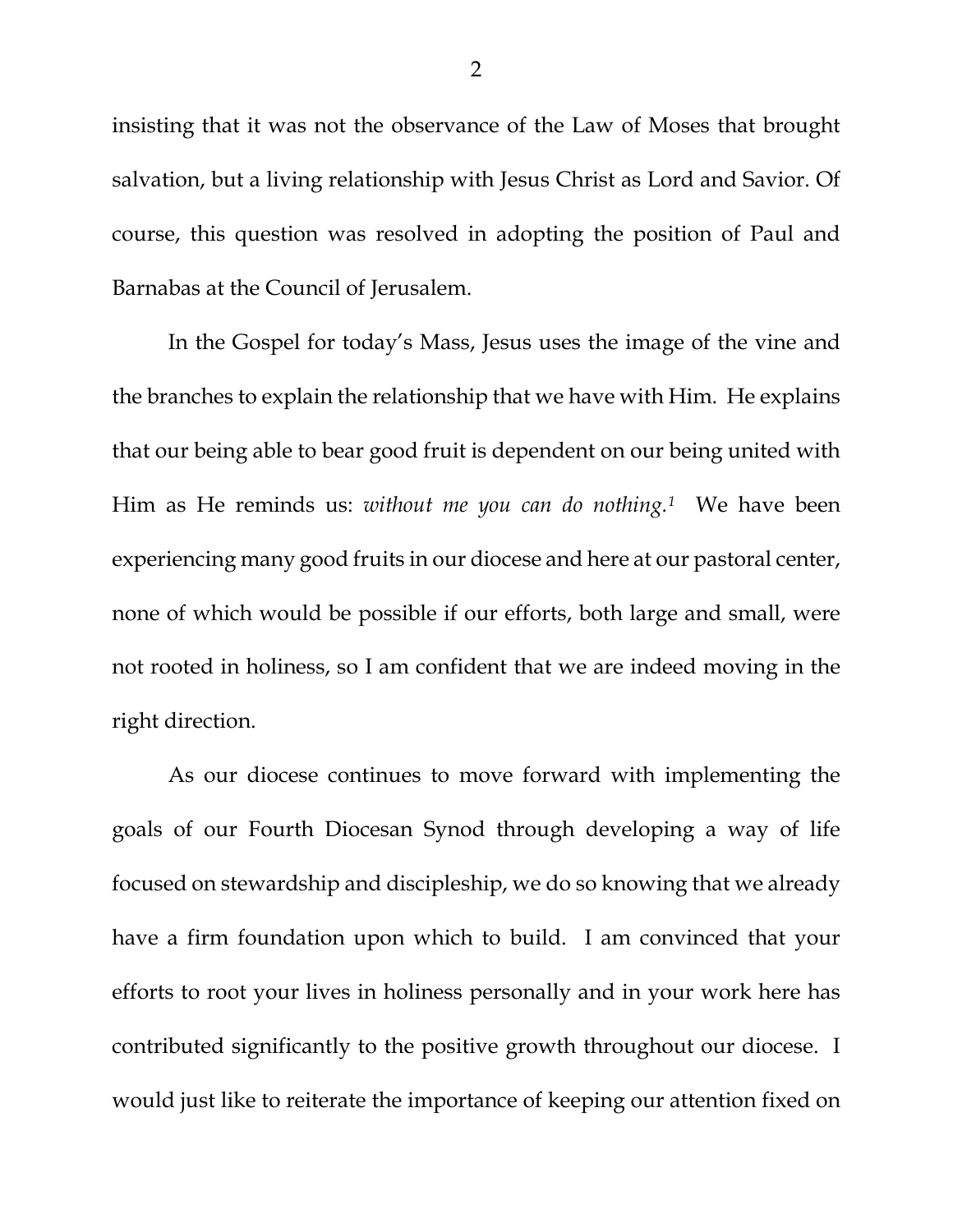this awareness, that our commitment to finding holiness in our daily work is serving to strengthen the culture of growth in discipleship in our diocese.

My dear brothers and sisters in Christ, the life of union with our Lord extends beyond our personal lives and can be seen in our way of working, in our dealings with others, in our care for our family, in every aspect of our lives. To this point, Saint Josemaría Escrivá writes in his book of homilies called *Friends of God* that "the apostolate, of whatever kind it be, must be an overflow of the interior life."[2](#page-2-1) In other words, we cannot hope to make an difference in the world unless we first start with conversion of our own hearts.

<span id="page-2-1"></span><span id="page-2-0"></span>In the end, it is also helpful for us to be reminded that our holiness and that of others is always pointing us toward Heaven. The goal toward which all of our efforts are directed is the salvation of souls. This has always been the focus of the Church, even from her earliest days.

Embracing a life of holiness through stewardship and discipleship is not just about having better programs and more people in our pews. All of the benefits that make this way of life attractive are all secondary to the one benefit that really matters, being with God and one another in Heaven.